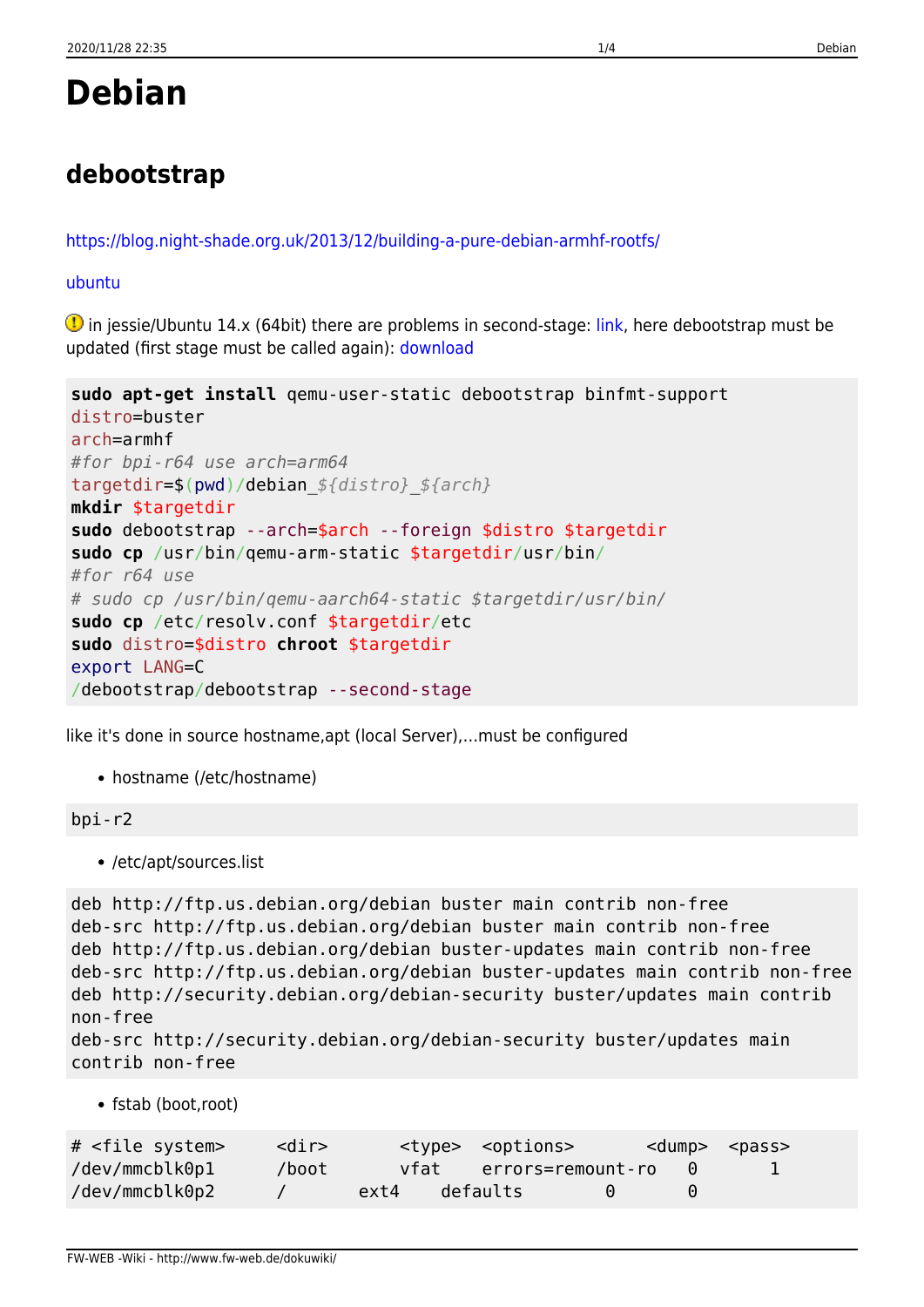Dns-server in /etc/resolv.conf

nameserver 192.168.0.5 • Network-Configuration auto eth0 iface eth0 inet manual pre-up ip link set \$IFACE up post-down ip link set \$IFACE down auto lan0 iface lan0 inet static hwaddress ether 08:00:00:00:00:00 # if you want to set MAC manually address 192.168.0.10 netmask 255.255.255.0 gateway 192.168.0.5 pre-up ip link set \$IFACE up post-down ip link set \$IFACE down ...

in existing Jessie-Image clear root-partition (except lib/modules/<kernelversion>) and put contents of Bootstrap-folder (debian\_stretch) to it

Uploaded work so far on my [gdrive](https://drive.google.com/drive/folders/15Y5Y3NAOwg_IMmN3k6hdb7pAQj9oTVTl?usp=sharing)

Image (sd+emmc in separate img's): [gdrive](https://drive.google.com/drive/folders/1oP7jy1KrrIOifvImo2nQ59wx3_9hHkgk?usp=sharing)

(deb\_stretch\_…)

on EMMC-Image SSH-Login is not possible as root because of missing option in ssh-server

add the following line to /etc/ssh/sshd\_config and reboot/restart sshd:

PermitRootLogin yes

### **change working Image**

- clear logs (echo -n "">logfile),
- delete backup-files,
- clear cache (e.g. APT),
- remove unused Kernel-Modules (/lib/modules/)
- delete own Users
- reset PW for root

fill free space in the Image with null-file (for better packing):

```
loopdev=$(losetup -f) #get first free loopdevice
losetup ${loopdev} /path/to/file
partprobe ${loopdev}
```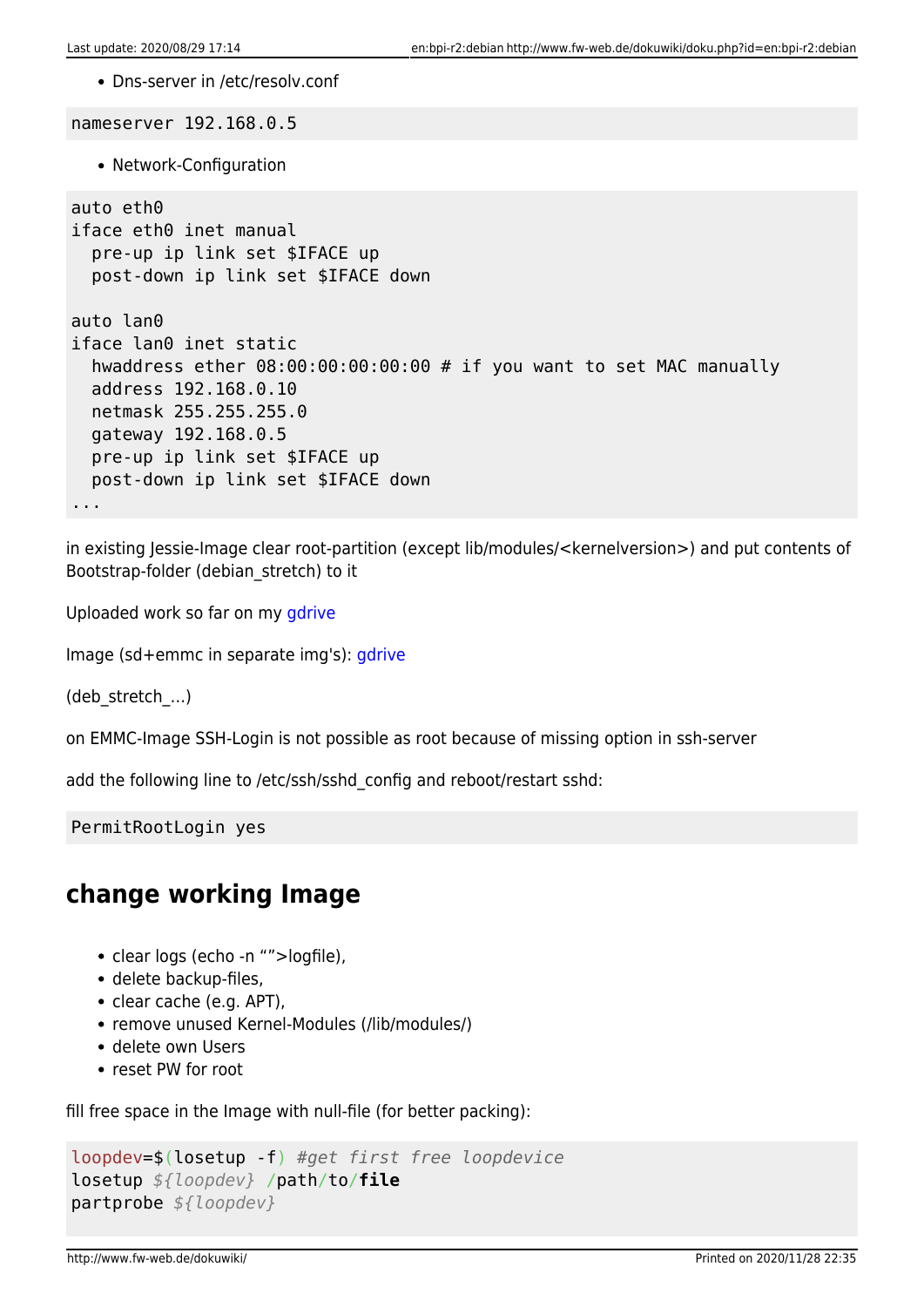**mount** *\${loopdev}*p2 /mnt

```
#if you want to install/update things
cp /usr/bin/qemu-arm-static /mnt/usr/bin/
chroot /mnt
```

```
#overwrite free space
dd if=/dev/zero of=/mnt/null.dat
rm /mnt/null.dat
```

```
losetup -d ${loopdev}
```
<https://softwarebakery.com/shrinking-images-on-linux>

alternative<https://wiki.debian.org/DebianInstaller/Arm/OtherPlatforms>

### **my Image for BPI-R2**

#### **network**

you have ports wan, lan0-lan4 with kernel 4.14+

current config can be displayed using ip a or by editing /etc/network/interfaces

```
wan:dhcp # maybe needs additional "auto wan" to go up on boot
lan0: 192.168.0.10/24
lan1+lan2 are in a bridge with address 192.168.40.1/24 #currently also auto
lanx+manual missing
lan3 unconfigured
```
to add default-gateway / DNS server do this

ip route add default via <your router ip> nano /etc/resolv.conf #change ip of your gateway for DNS

#### **keyboard**

for configuring keyboard you have to install console-setup then you will be prompted for keyboardlayout

apt-get install console-setup